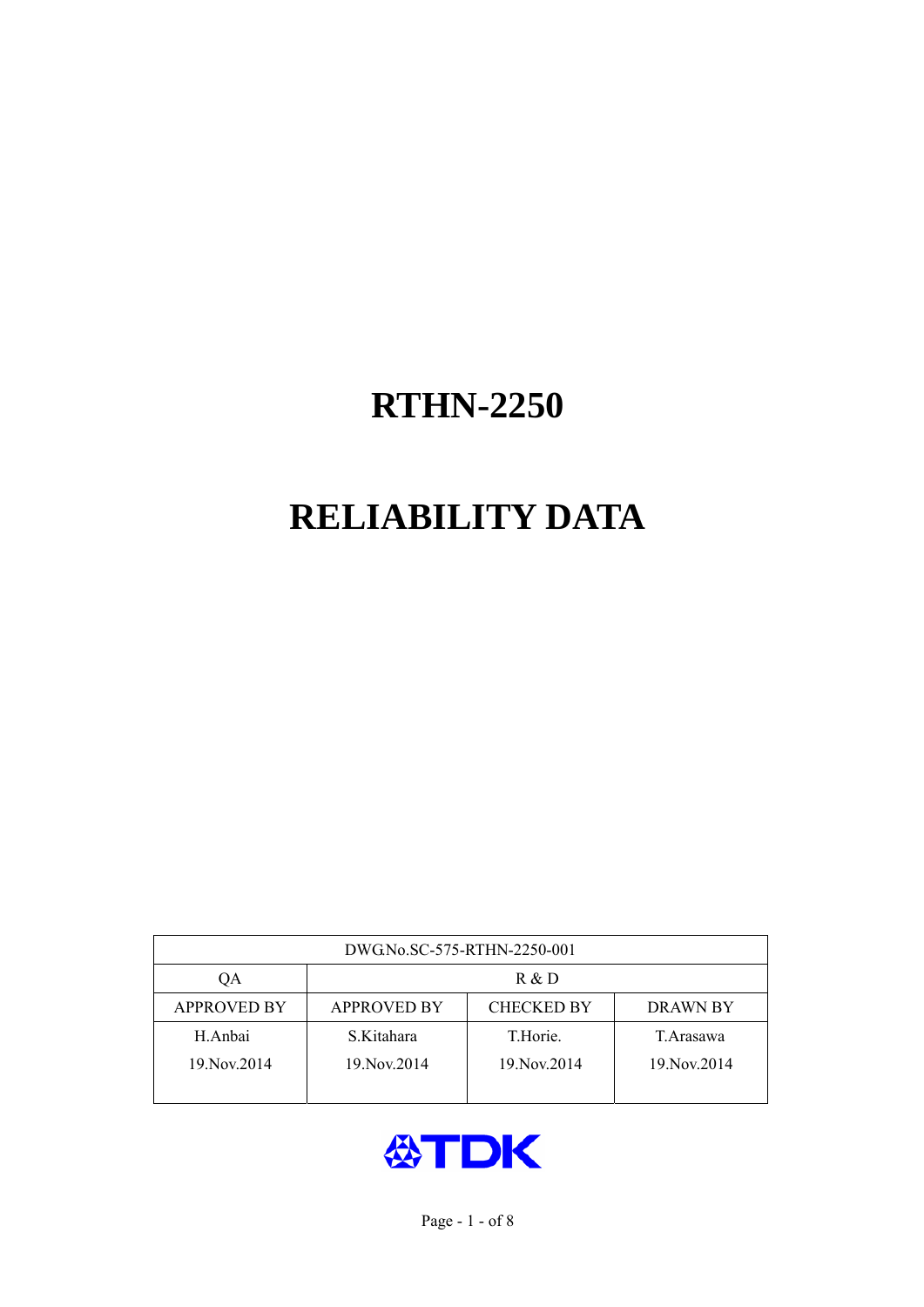#### INDEX

|                                     | Page   |
|-------------------------------------|--------|
| 1. Calculated Values of MTBF        | Page-3 |
| 2. Vibration Test                   | Page-4 |
| 3. Heat Cycle Test                  | Page-5 |
| 4. Humidity Test                    | Page-6 |
| 5. High Temperature Resistance Test | Page-7 |
| 6. Low Temperature Storage Test     | Page-8 |
|                                     |        |

The following data are typical values. As all units have nearly the same characteristics, the data to be considered as ability values.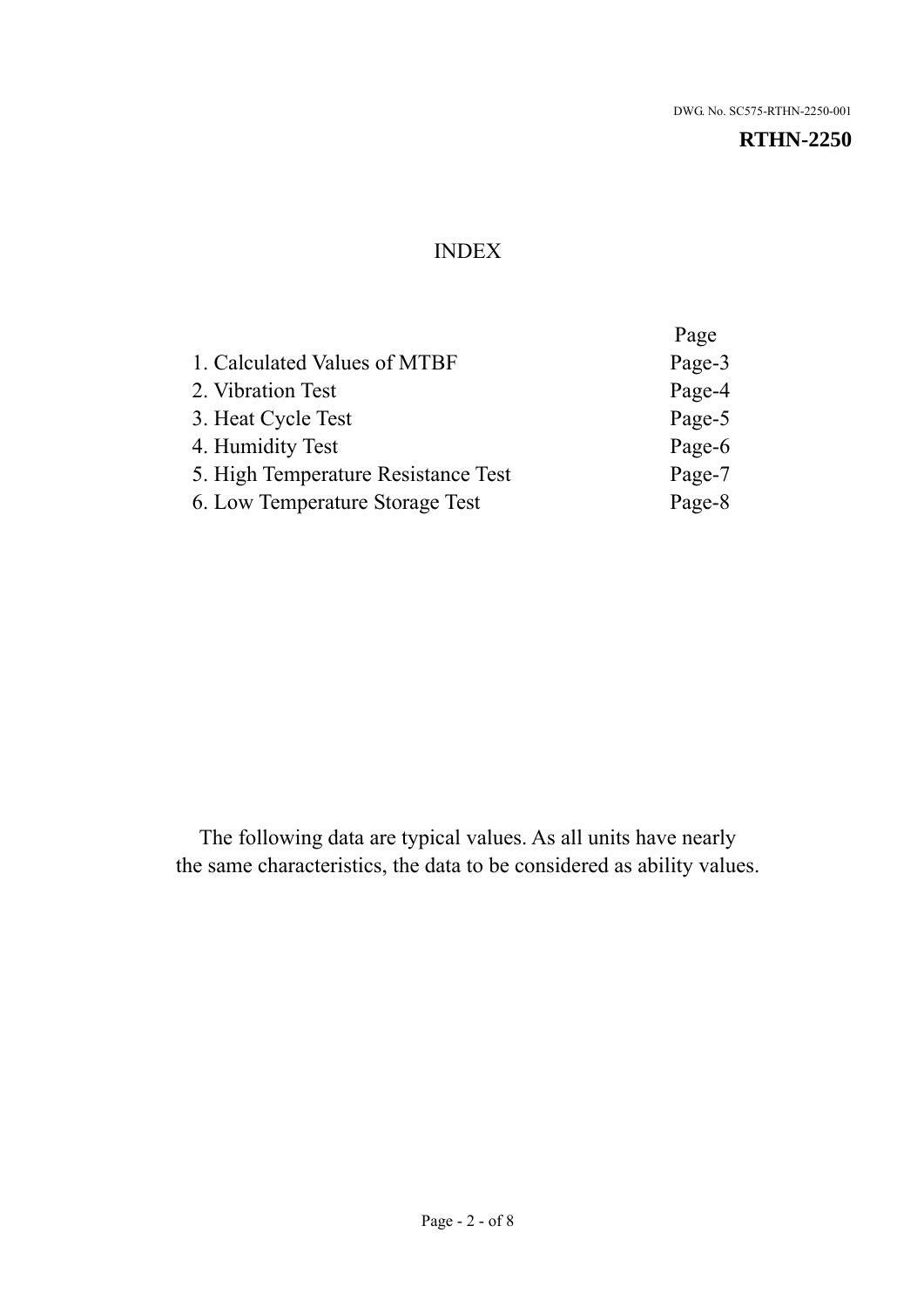1. Calculated Values of MTBF

MODEL:RTHN-2250

(1)Calculating Method

Calculated Based on parts stress Reliability projection of MIL-HDBK-217F NOTICE2.

Individual failure rates  $\lambda$  G is given to each part and MTBF is

Calculated by the count of each part.

$$
MIBF = \frac{1}{\lambda_{\text{expap}}} = \frac{1}{\sum_{i=1}^{n} N_i (\lambda_{\text{G}} \pi_Q)_i} \times 10^6 \text{ (hours)}
$$

| $\lambda$ equip | : Total equipment failure rate (Failure / $10^6$ Hours)         |
|-----------------|-----------------------------------------------------------------|
| $\lambda$ G     | : Generic failure rate for the <i>i</i> th generic part         |
|                 | (Failure/ $10^6$ Hours)                                         |
| Ni              | : Quantity of i th generic part                                 |
| N               | : Number of different generic part categories                   |
| $\pi Q$         | : Generic quality factor for the i th generic part( $\pi Q=1$ ) |

## (2)MTBF Values

GF: Ground, Fixed

 $MTBF = 2,142,062$  (Hours)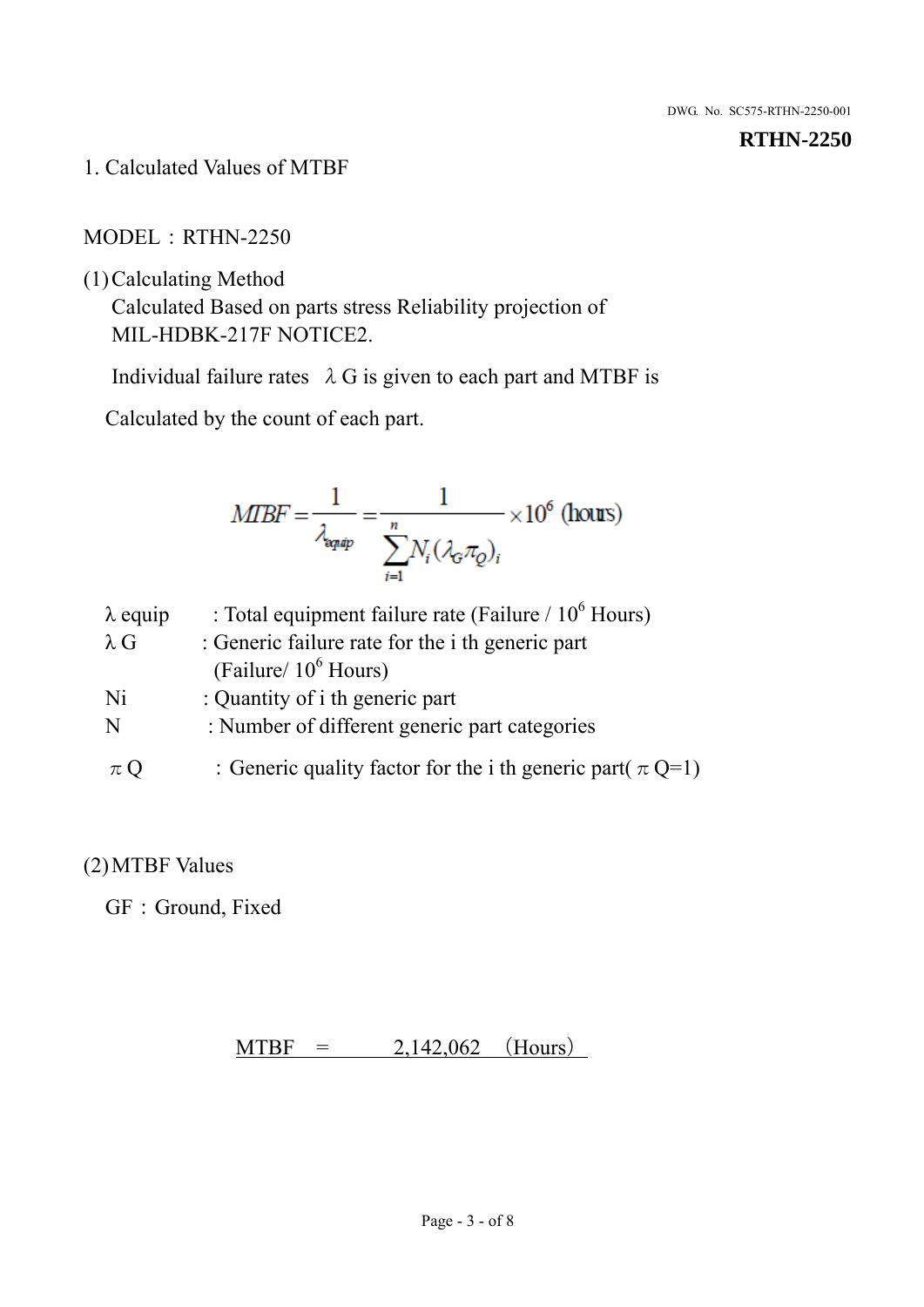#### 2. Vibration Test

#### MODEL: RTHN-2250 (Representation Product : RTHN-5150)

- (1)Vibration Test Class Frequency Variable Endurance Test
- (2)Equipment Used Controller VS-1000-6, Vibrator 905-FN (IMV CORP.)
- (3)The Number of D.U.T (Device Under Test) 2 units
- (4)Test Conditions Frequency : 10~55Hz Amplitude : 0.7mm,Sweep for 1 min. Dimension and times : X,Y and Z Directions for 0.5 hours each.
- (5)The Method Fix the D.U.T on the fitting-stage
- (6)Test Results PASS

| Check item                        | Spec.                            |                   | <b>Before Test</b> | After Test        |
|-----------------------------------|----------------------------------|-------------------|--------------------|-------------------|
| Attenuation(dB)                   | Differential Mode: 25dB min.     | $0.2$ MHz         | 75.15              | 75.10             |
|                                   |                                  | 30 MHz            | 56.05              | 56.05             |
|                                   | Common Mode: 25dB min.           | $0.1$ MHz         | 32.80              | 32.80             |
|                                   |                                  | 10 MHz            | 38.70              | 38.20             |
| Leakage Current (mA)              | 5mA max. (500V, 60Hz)            | Line1             | 2.68               | 2.67              |
|                                   |                                  | Line <sub>2</sub> | 2.68               | 2.67              |
|                                   |                                  | Line3             | 2.69               | 2.68              |
| DC Resistance (m $\Omega$ )       | $6m\Omega$<br>max.               |                   |                    | 2.54              |
| <b>Test Voltage</b>               | $L-L: 2192Vdc$ 60sec.            |                   |                    |                   |
|                                   | $L-E$ : 2500Vac 60sec.           |                   | OK.                | OK                |
| Isolation Resistance( $M\Omega$ ) | $100M\Omega$ min.(500Vdc 60sec.) |                   | $1.0 \times 10^7$  | $1.0 \times 10^7$ |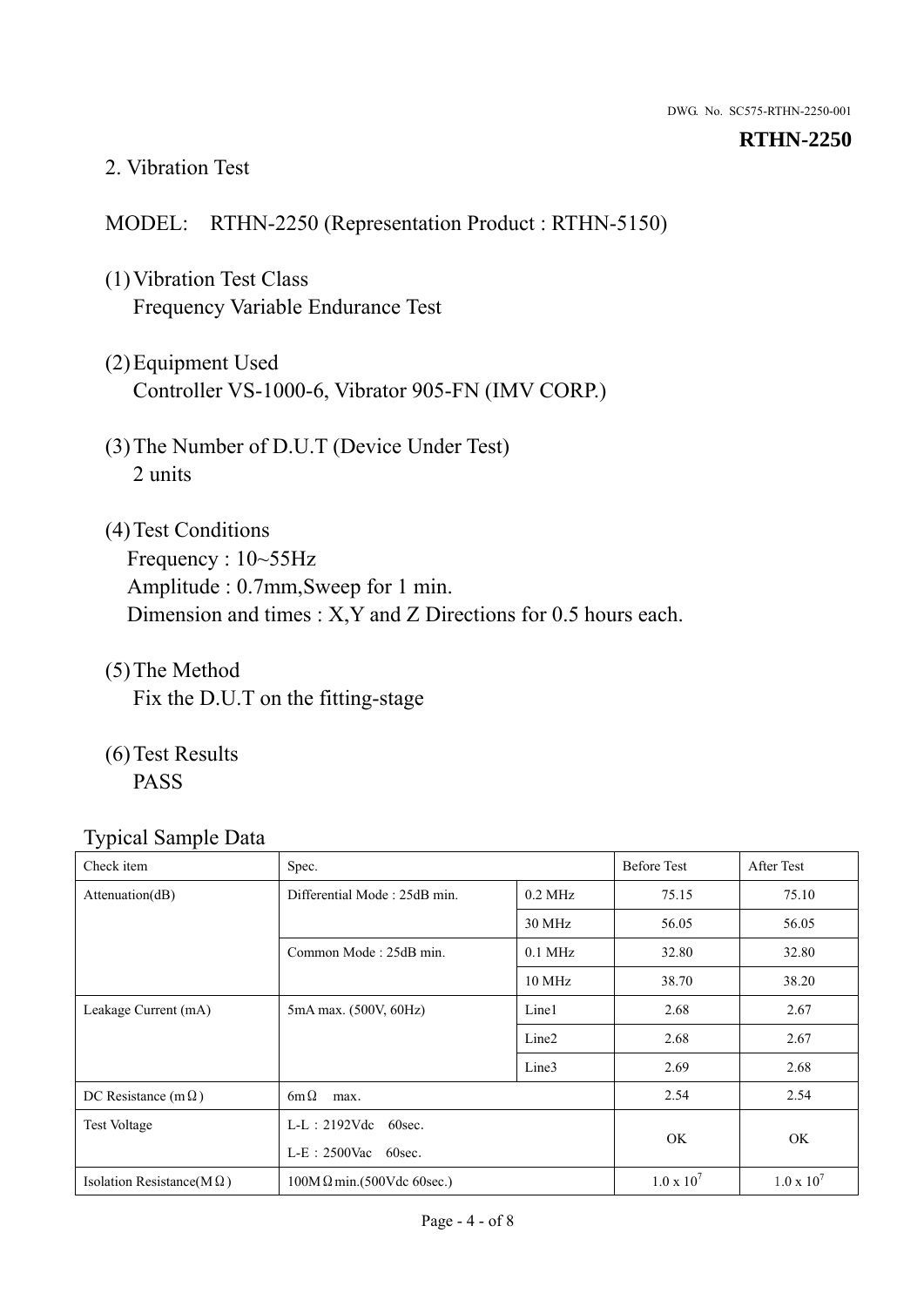# 3. Heat Cycle Test

## MODEL: RTHN-2250 (Representation Product : RTHN-5150)

# (1)Equipment Used TEMPERATURE CHAMBER TSA-71H-W (ESPEC CORP.)

- (2)The Number of D.U.T (Device Under Test) 2 units
- (3)Test Conditions

Ambient Temperature : -25~+85℃ Test Cycles: 100 cycles



(4)The Method

Before the test check if there is no abnormal characteristics and put the D.U.T in the testing chamber. Then test it in the above cycles, After the test is completed leave it for 1 hour at room temperature and check it if there is no abnormal each characteristics.

(5)Test Results PASS

| Check item                        | Spec.                                            |                   | <b>Before Test</b>  | After Test        |
|-----------------------------------|--------------------------------------------------|-------------------|---------------------|-------------------|
| Attenuation(dB)                   | Differential Mode: 25dB min.                     | $0.2$ MHz         | 68.95               | 73.65             |
|                                   |                                                  | 30 MHz            | 57.70               | 54.75             |
|                                   | Common Mode: 25dB min.                           | $0.1$ MHz         | 33.50               | 31.50             |
|                                   |                                                  | 10 MHz            | 40.25               | 40.40             |
| Leakage Current (mA)              | 5mA max. (500V, 60Hz)                            | Line1             | 2.69                | 2.63              |
|                                   |                                                  | Line <sub>2</sub> | 2.67                | 2.65              |
|                                   |                                                  | Line3             | 2.67                | 2.65              |
| DC Resistance (m $\Omega$ )       | $6m\Omega$<br>max                                |                   |                     | 2.44              |
| <b>Test Voltage</b>               | $L-L: 2192Vdc$<br>60sec<br>$L-E$ : 2500Vac 60sec |                   |                     |                   |
|                                   |                                                  |                   | OK.                 | OK                |
| Isolation Resistance( $M\Omega$ ) | $100M\Omega$ min.(500Vdc 60sec.)                 |                   | $1.0 \times 10^{7}$ | $1.0 \times 10^7$ |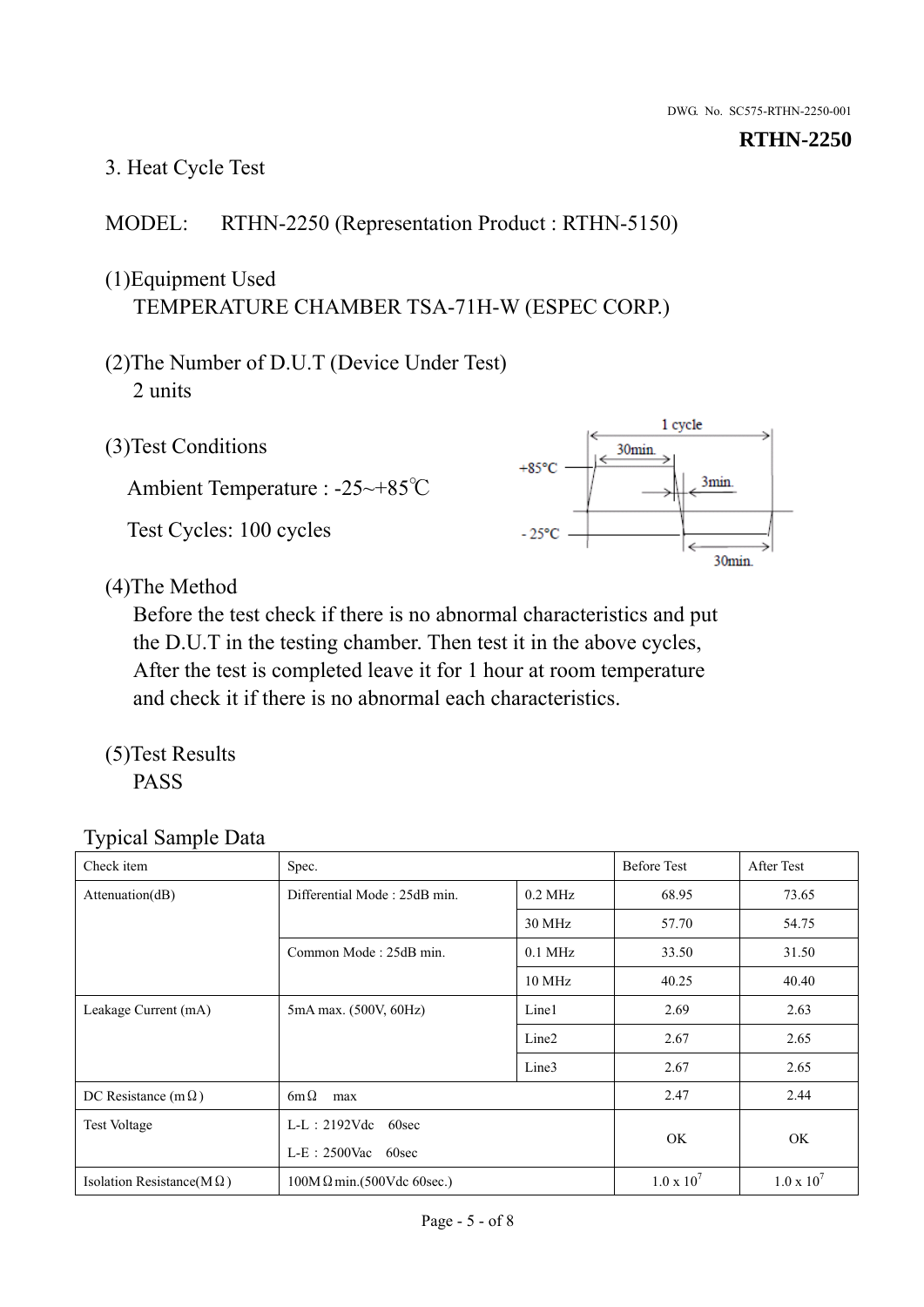#### 4. Humidity Test

#### MODEL: RTHN-2250 (Representation Product : RTHN-5150)

# (1)Equipment Used TEMP. & HUMID. CHAMBER PR-4KT (ESPEC CORP.)

- (2)The Number of D.U.T (Device Under Test) 2 units
- (3)Test Conditions

Ambient Temperature : +40℃

Test Times: 500 hours Ambient Humidity: 90~95%RH No Dewdrop

#### (4)The Method

Before the test check if there is no abnormal characteristics and put the D.U.T in the testing chamber. Then test it in the above conditions. After the test is completed leave it for 1 hour at room temperature and check it if there is no abnormal each characteristics.

#### (5)Test Results PASS

| . н.                              |                                  |                   |                     |                     |
|-----------------------------------|----------------------------------|-------------------|---------------------|---------------------|
| Check item                        | Spec.                            |                   | <b>Before Test</b>  | After Test          |
| Attenuation(dB)                   | Differential Mode: 25dB min.     | $0.2$ MHz         | 71.45               | 74.75               |
|                                   |                                  | 30 MHz            | 54.85               | 49.00               |
|                                   | Common Mode: 25dB min.           | $0.1$ MHz         | 33.40               | 33.50               |
|                                   |                                  | $10 \text{ MHz}$  | 39.15               | 39.90               |
| Leakage Current (mA)              | 5mA max. (500V, 60Hz)            | Line1             | 2.71                | 2.66                |
|                                   |                                  | Line <sub>2</sub> | 2.70                | 2.66                |
|                                   |                                  | Line3             | 2.69                | 2.66                |
| DC Resistance (m $\Omega$ )       | $6m\Omega$<br>max.               |                   | 2.51                | 2.44                |
| <b>Test Voltage</b>               | $L-L: 2192Vdc$<br>60sec.         |                   |                     |                     |
|                                   | $L-E$ : 2500Vac 60sec.           |                   | <b>OK</b>           | OK                  |
| Isolation Resistance(M $\Omega$ ) | $100M\Omega$ min.(500Vdc 60sec.) |                   | $1.0 \times 10^{7}$ | $1.0 \times 10^{7}$ |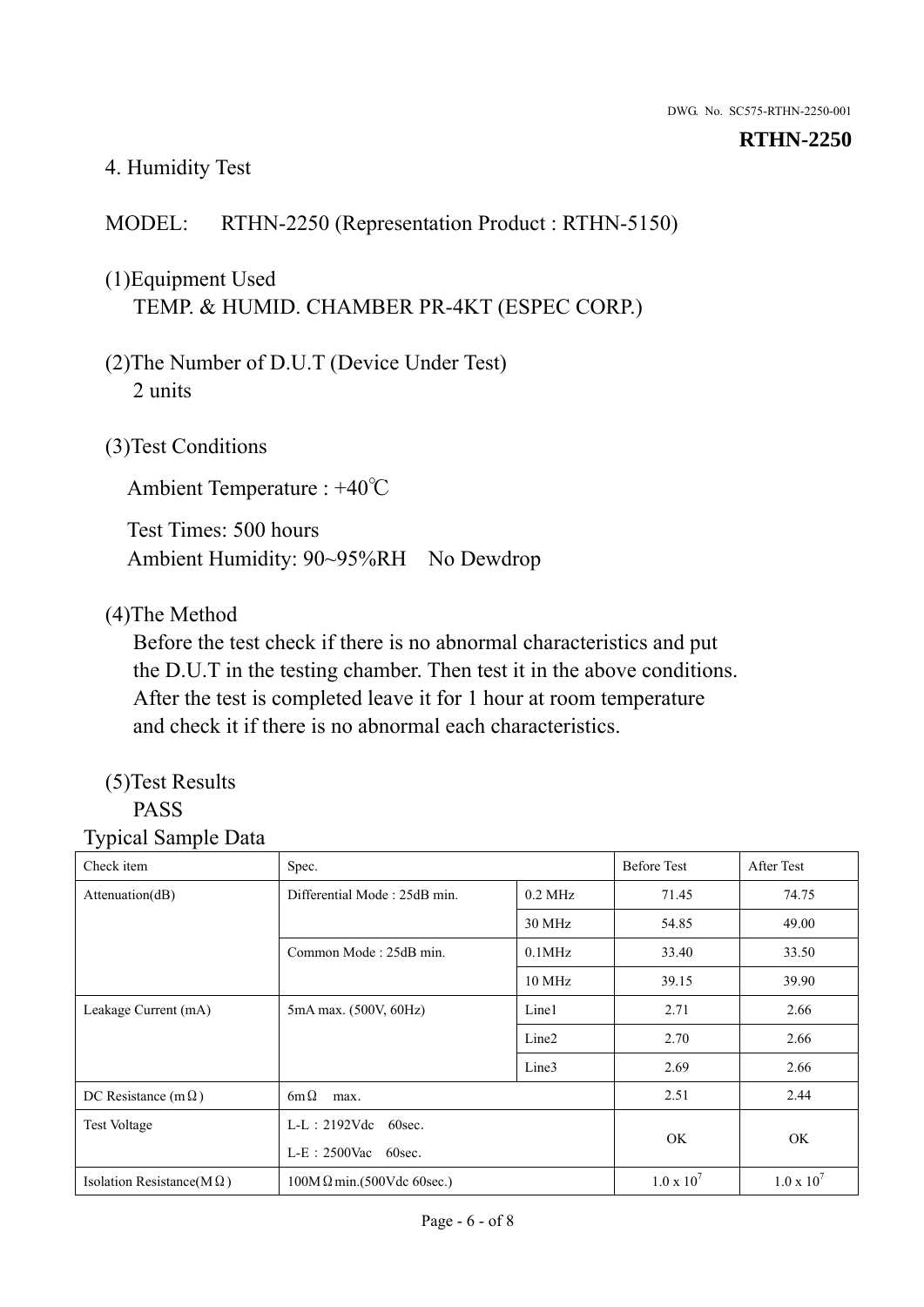#### 5. High Temperature Resistance Test

## MODEL: RTHN-2250 (Representation Product : RTHN-5300)

# (1)Equipment Used TEMPERATURE CHAMBER PHH-300 (ESPEC CORP.)

- (2)The Number of D.U.T (Device Under Test) 2 units
- (3)Test Conditions

Ambient Temperature : +50℃

Test Times: 500 hours Operating: DC 300A

### (4)The Method

Before the test check if there is no abnormal characteristics and put the D.U.T in the testing chamber. Then test it in the above conditions. After the test is completed leave it for 1 hour at room temperature and check it if there is no abnormal each characteristics.

#### (5)Test Results PASS

| Check item                        | Spec.                            |                        | <b>Before Test</b> | After Test        |
|-----------------------------------|----------------------------------|------------------------|--------------------|-------------------|
| Attenuation(dB)                   | Differential Mode: 25dB min.     | $0.2$ MHz              | 75.80              | 78.15             |
|                                   |                                  | 30 MHz                 | 34.25              | 38.60             |
|                                   | Common Mode: 25dB min.           | $0.5$ MHz              | 34.15              | 34.40             |
|                                   |                                  | 6 MHz                  | 38.60              | 29.55             |
| Leakage Current (mA)              | 5mA max. (500V, 60Hz)            | Line1                  | 2.72               | 2.65              |
|                                   |                                  | Line <sub>2</sub>      | 2.72               | 2.66              |
|                                   |                                  | Line3                  | 2.72               | 2.66              |
| DC Resistance (m $\Omega$ )       | $2m\Omega$<br>max.               |                        |                    | 0.99              |
| <b>Test Voltage</b>               | $L-L$ : 2192Vdc 60sec.           | $L-E$ : 2500Vac 60sec. |                    |                   |
|                                   |                                  |                        |                    | <b>OK</b>         |
| Isolation Resistance(M $\Omega$ ) | $100M\Omega$ min.(500Vdc 60sec.) |                        | $1.0 \times 10^7$  | $1.0 \times 10^7$ |